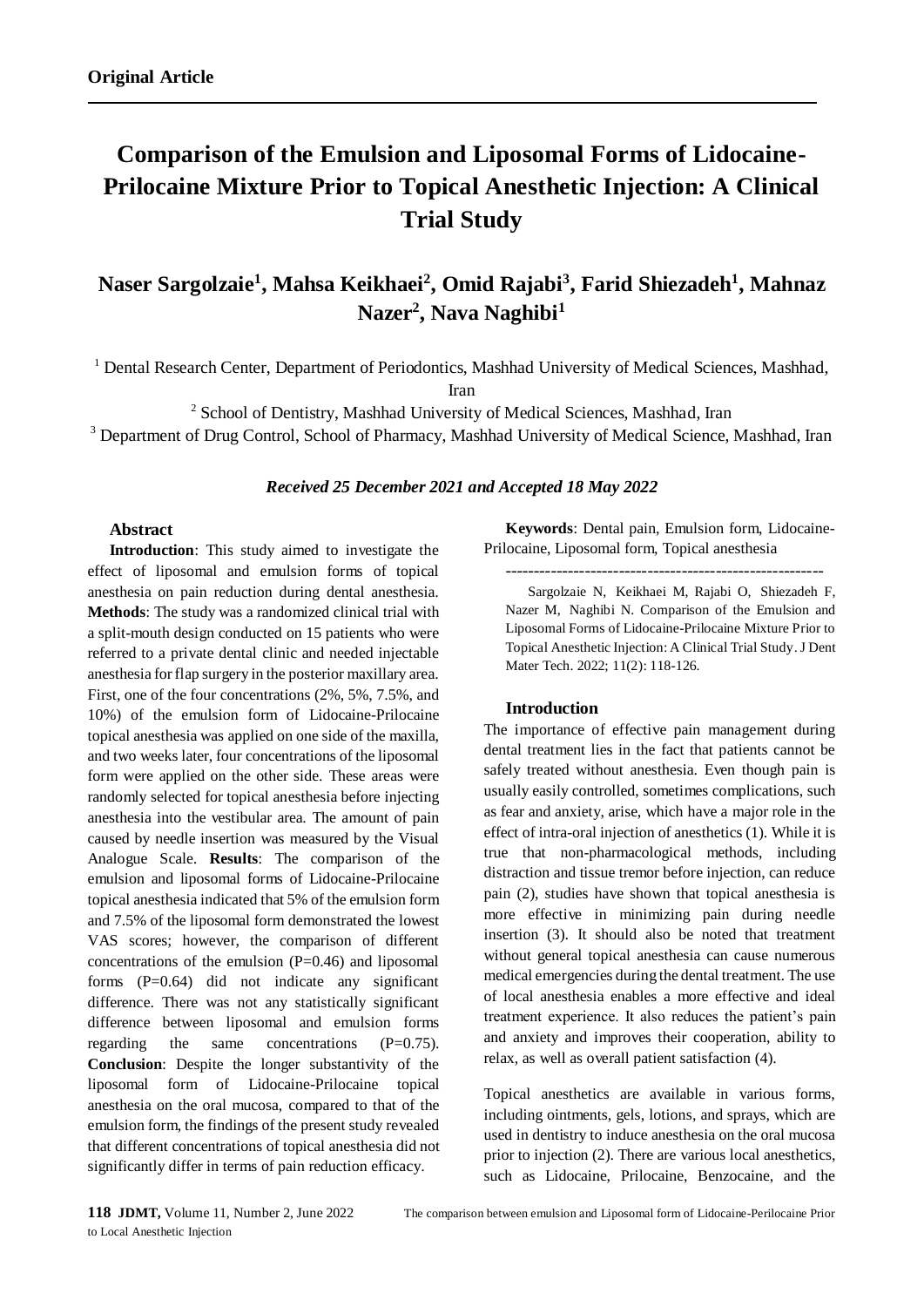Eutectic Mixture of Local Anesthetics (EMLA) for topical usage (5). A 10% Lidocaine-Prilocaine emulsion is usually used as a topical anesthetic to reduce the injection pain.

Nowadays, various types of topical anesthetics are available with high efficiency. However, their neurological effects and systemic toxicity have rarely been reported (6).

Nayak R et al. indicated that the Lidocaine-Prilocaine mixture was more effective than the Lidocaine gel (7)Different concentrations of the Lidocaine-Prilocaine mixture have been investigated in human studies and revealed no side effects (7,6). Despite its great popularity among dentists, this type of topical anesthesia (i.e., Lidocaine-Prilocaine) has minimal anesthetic effects (8). Due to the prevalence of dental pain, formulating a topical product with a higher potency seems necessary.

There are very few studies on the evaluation and comparison of the effect of different topical anesthetics in dental treatment for pain reduction before needle insertion (10,9). Due to the lack of strong evidence in this field, the present study aimed to evaluate and compare the efficacy of applying topical Lidocaine-Prilocaine in the emulsion and liposomal forms at different concentrations, in reducing the pain of injecting local anesthesia in the oral cavity.

## **Materials and Methods**

The present study was a randomized clinical trial with a split-mouth design conducted on 15 patients who were referred to a private dental clinic and needed injectable anesthesia for flap surgery in the posterior maxillary area (Figure 1. CONSORT flow diagram). The sample size was calculated according to a study by Özkiriş et al. (11) with 80% study power and  $\alpha$ =0.05.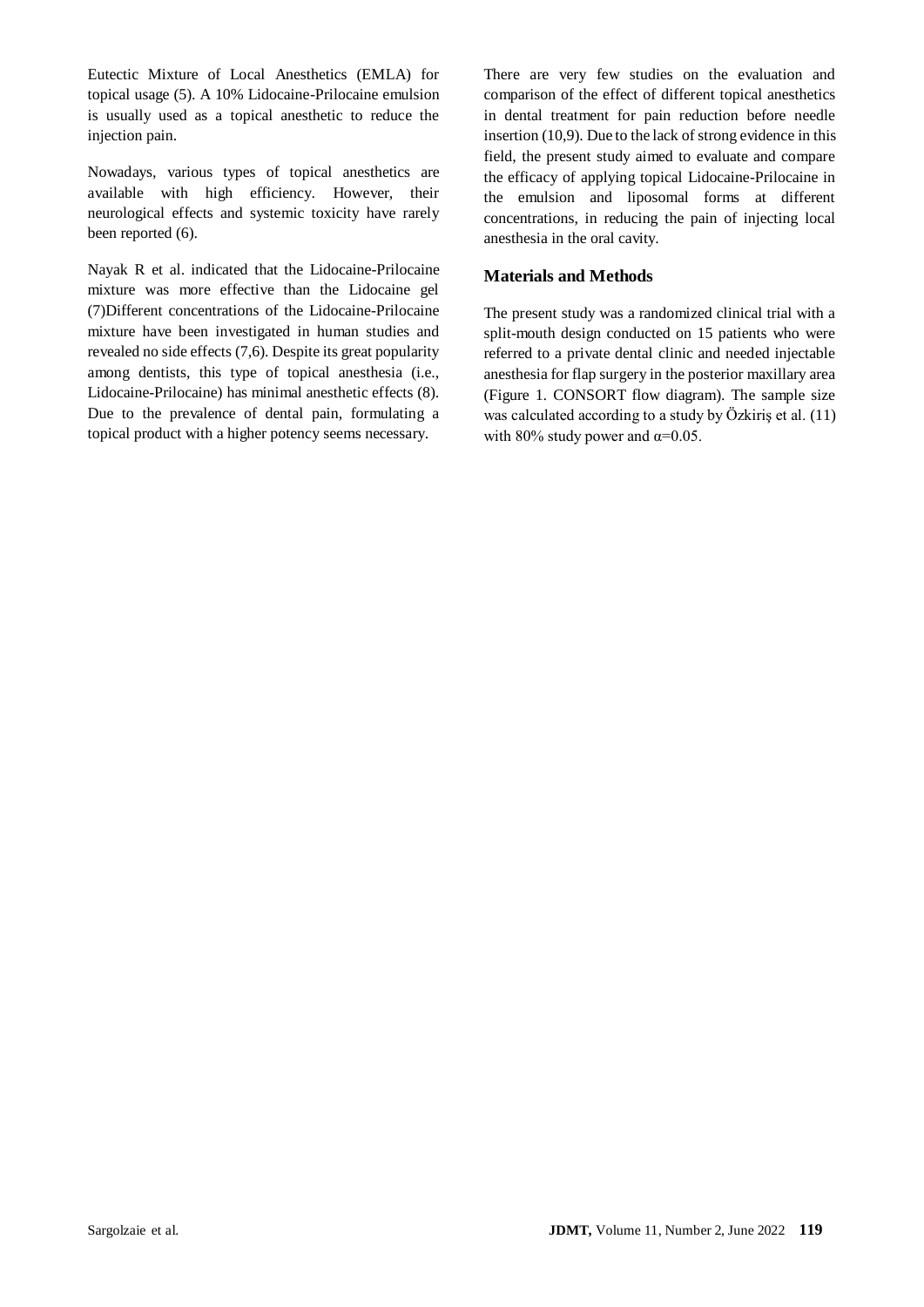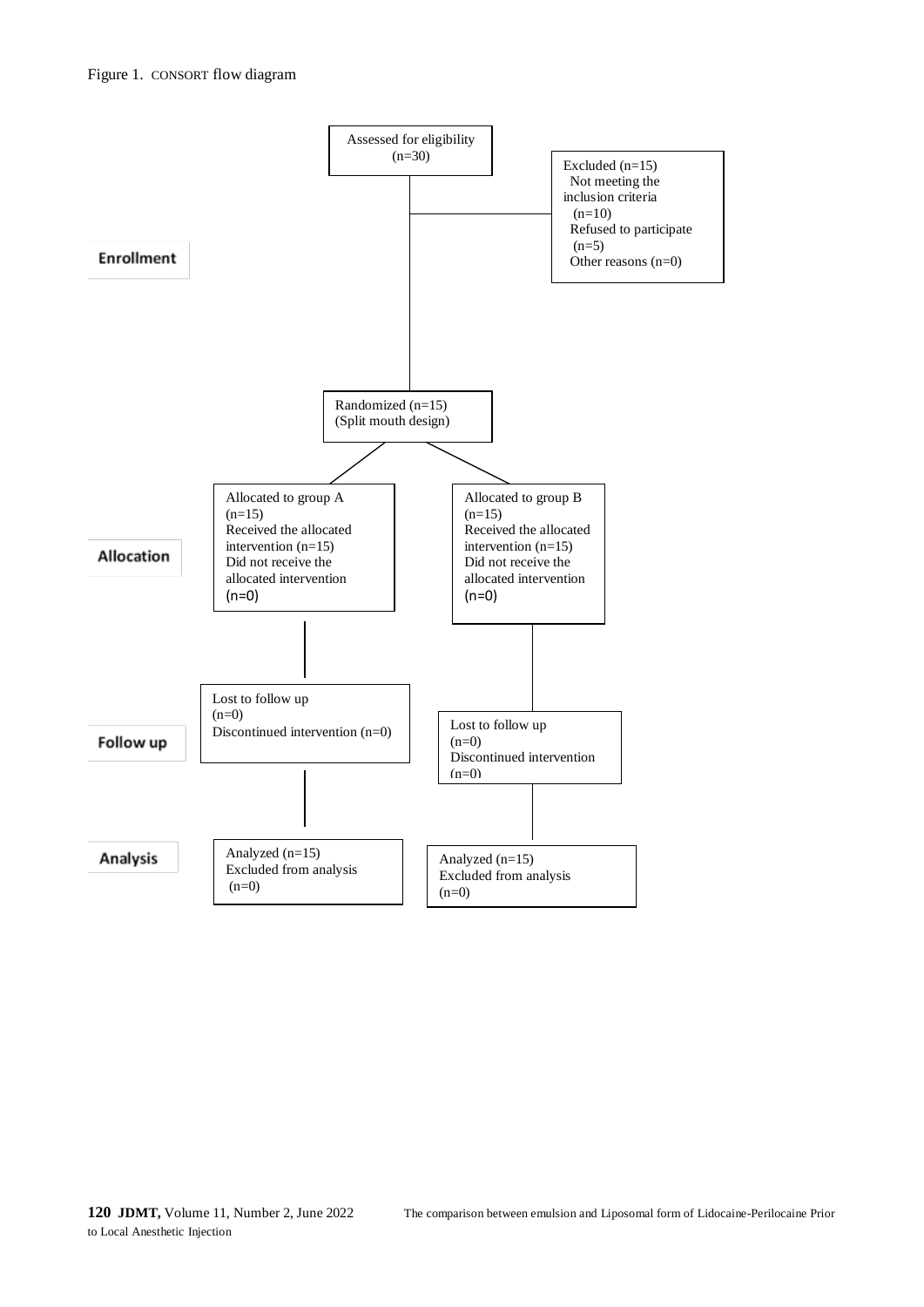Sample size formula: 
$$
n = \frac{(z_{1-\frac{\alpha}{2}} + z_{1-\frac{\beta}{2}})^2 (s_1^2 + s_2^2)}{(\bar{\mu}_1 - \bar{\mu}_2)^2} = \frac{(1.96 + 0.84)^2 (1.22^2 + 0.96^2)}{(3.51 - 1.94)^2} \approx 15
$$

The protocol of this study was approved by the Research and Ethics Committee of Mashhad Dental School, Mashhad University of Medical Sciences, Mashhad, Iran ( IR.MUMS.DENTISTRY.REC.1397.054), and all the included subjects signed a consent form before being enrolled in the study.

Patients diagnosed with periodontitis, whose treatment plan included flap surgery in the posterior sextant of the maxilla, were recruited. Patients were subsequently excluded based on the following exclusion criteria: 1) taking neuroleptics or non-steroidal anti-inflammatory medications 2) a history of systemic disease contraindicating surgery 3) any reported allergies to anesthesia.

Table I. Component values of the liposomal form.

The Lidocaine-Prilocaine emulsion and liposomal forms were prepared at Mashhad School of Pharmacy, Mashhad, Iran. To make the emulsion form, Lidocaine and Prilocaine were first weighed and mixed in a porcelain mortar. Afterward, the resulting mixture was mixed with a certain amount of non-ionic surfactant (Tween 80 and Span 80), and then the mixture was diluted with water until reaching the desired volume. Table I shows the values of each component. As for the liposomal form, lidocaine and prilocaine were first weighed and mixed in a porcelain mortar. Afterward, 1.5 ml of alcohol, cholesterol, as well as soy lecithin were added to the resulting mixture, and after heating, as well as melting the mixture, the solvent was removed in a rotary machine. Purified water and glycerin were then added to the resulting mixture and homogenized by a Sonicator. Table II shows the values of each component. After preparing the liposomal form, it was used to prepare products, as shown in Table I.

| <b>Purified Water</b>  | Glycerin (g) Soy listin (g) | Cholesterol | Prilocaine (g) | Lidocaine |
|------------------------|-----------------------------|-------------|----------------|-----------|
| (g)                    |                             | (g)         |                | (g)       |
| Up to $100 \text{ ml}$ | 30                          |             | 14.7           | 14.7      |

|  |  |  | Table II. Component values of emulsion form and products derived from liposomal form |  |
|--|--|--|--------------------------------------------------------------------------------------|--|
|  |  |  |                                                                                      |  |

| Products derived from liposomal form |          |               | Component values of emulsion form |                    |         |            |           |               |
|--------------------------------------|----------|---------------|-----------------------------------|--------------------|---------|------------|-----------|---------------|
| Purified                             | Liposome | Concentration | Purified                          | Span <sub>80</sub> | Tween80 | Prilocaine | Lidocaine | Concentration |
| Water                                |          | (% )          | Water                             |                    |         | (g)        | (g)       | (% )          |
| Up to $60$<br>ml                     | 2.8      | 2%            | Up to $60$<br>ml                  | 0.3                | 0.7     | 2.1        | 2.1       | 2%            |
| Up to $60$<br>ml                     | 5.20     | 5%            | Up to $60$<br>ml                  | 0.3                | 0.7     | 3          | 3         | 5%            |
| Up to $60$<br>ml                     | 61.21    | 5.7%          | Up to $60$<br>ml                  | 0.3                | 0.7     | 5.4        | 5.4       | 5.7%          |
| Up to $60$<br>ml                     | 41       | 10%           | Up to $60$<br>ml                  | 0.3                | 0.7     | 6          | 6         | 10%           |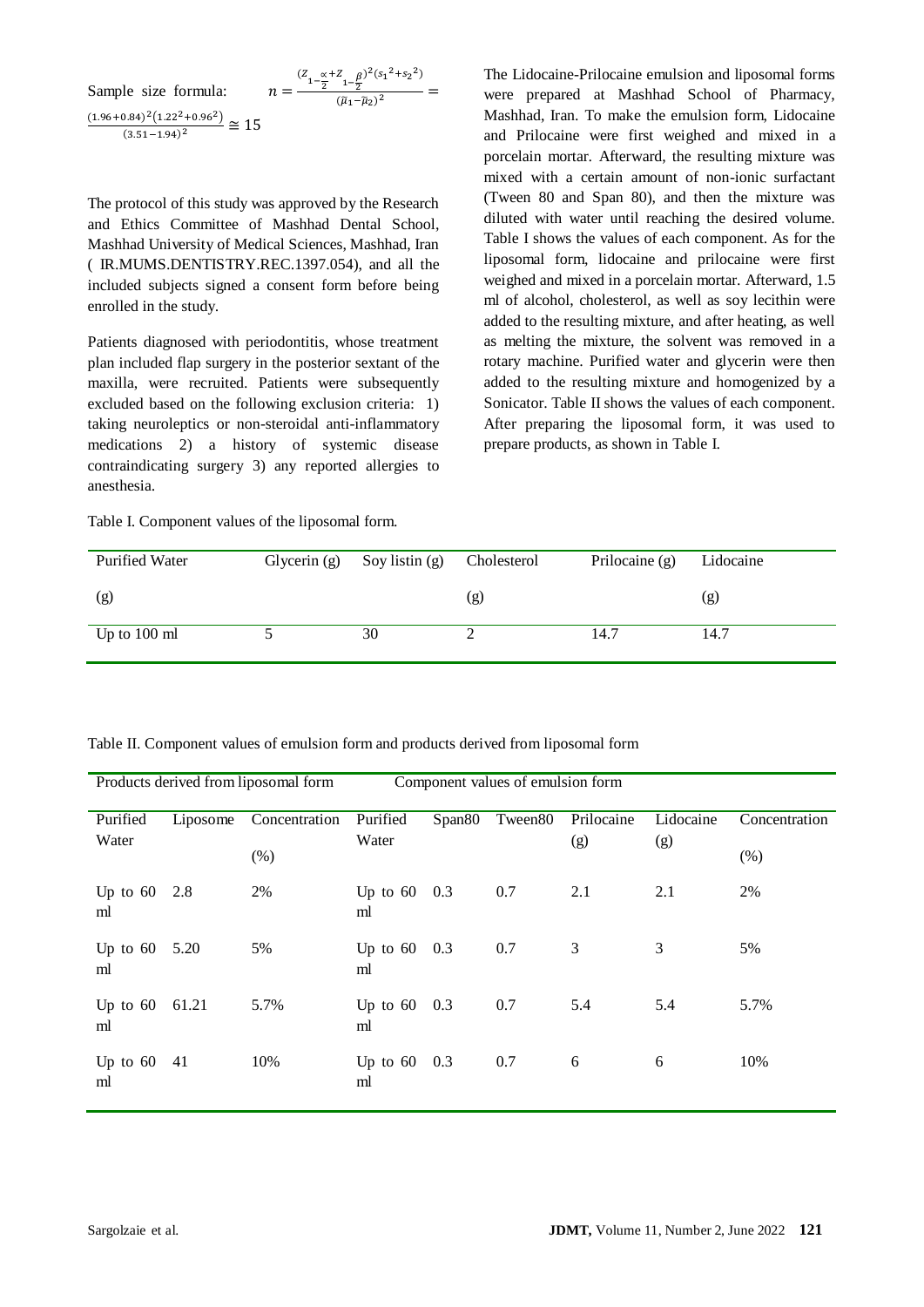Four concentrations were provided for each of the emulsion and liposomal forms (2%, 5%, 7.5%, and 10%). A total of 30 mm of each of the eight substances were poured into eight identical containers. Allocation concealment was achieved by coding the containers; so that the containers with different anesthetic solutions were indistinguishable from each other (Figure 2). Randomization was performed using randomization.com website.



Figure2. Different concentrations of liposomal and emulsion forms of Lidocaine-Prilocaine topical anesthesia (A: liposomal form, B: emulsion form)

First, one of the four concentrations (2%, 5%, 7.5%, and 10%) of the emulsion form of the Lidocaine-Prilocaine topical anesthesia was applied on one side of the maxilla, and two weeks later, the four concentrations of the liposomal form were applied on the other side. These areas were randomly selected for topical anesthesia before injecting anesthesia into the vestibular area. After drying the injection site, the topical anesthetic was applied by a swab. It is noteworthy that in the present study, the topical anesthesia included 2% Lidocaine containing  $\frac{1}{100000}$  epinephrine (Daroopakhsh, Tehran, Iran). After two minutes, the anesthetic solution was

| Table III. Concentrations of the solutions |  |  |
|--------------------------------------------|--|--|
|--------------------------------------------|--|--|

injected into the area, and the amount of pain caused by needle insertion and injection in each area was then measured using a visual analog scale (VAS). This study was designed as a double-blinded trial; the outcome assessors as well as the patients, were unaware of the contents of the numbered containers.

#### **Results**

The study population consisted of 15 participants, 9 male and 6 females; with a mean age of 44 years and an age range of 18-82 years. Solutions were classified into groups A (emulsion form) and B (liposomal form). Table III shows the concentrations of each solution.

| Solution       | Concentration |
|----------------|---------------|
| $A_{1,}B_{1,}$ | 3%            |
| $A_{2}B_{2}$   | 5%            |
| $A_3, B_3,$    | 7.5%          |
| $A_4 B_4$      | 10%           |

The amount of perceived pain following needle insertion was statistically analyzed in two ways:

*A) Comparison of pain between different concentrations of emulsion and liposomal forms:*

As displayed in Table IV, Kruskal-Wallis test revealed that there was no statistically significant difference between different concentrations (2%, 5%, 7.5%, and 10%) of the liposomal form of Lidocaine-Prilocaine (P=0.642) and between different concentrations (2%, 5%, 7.5%, and 10%) of the Lidocaine-Prilocaine emulsion form  $(P=0.460)$ .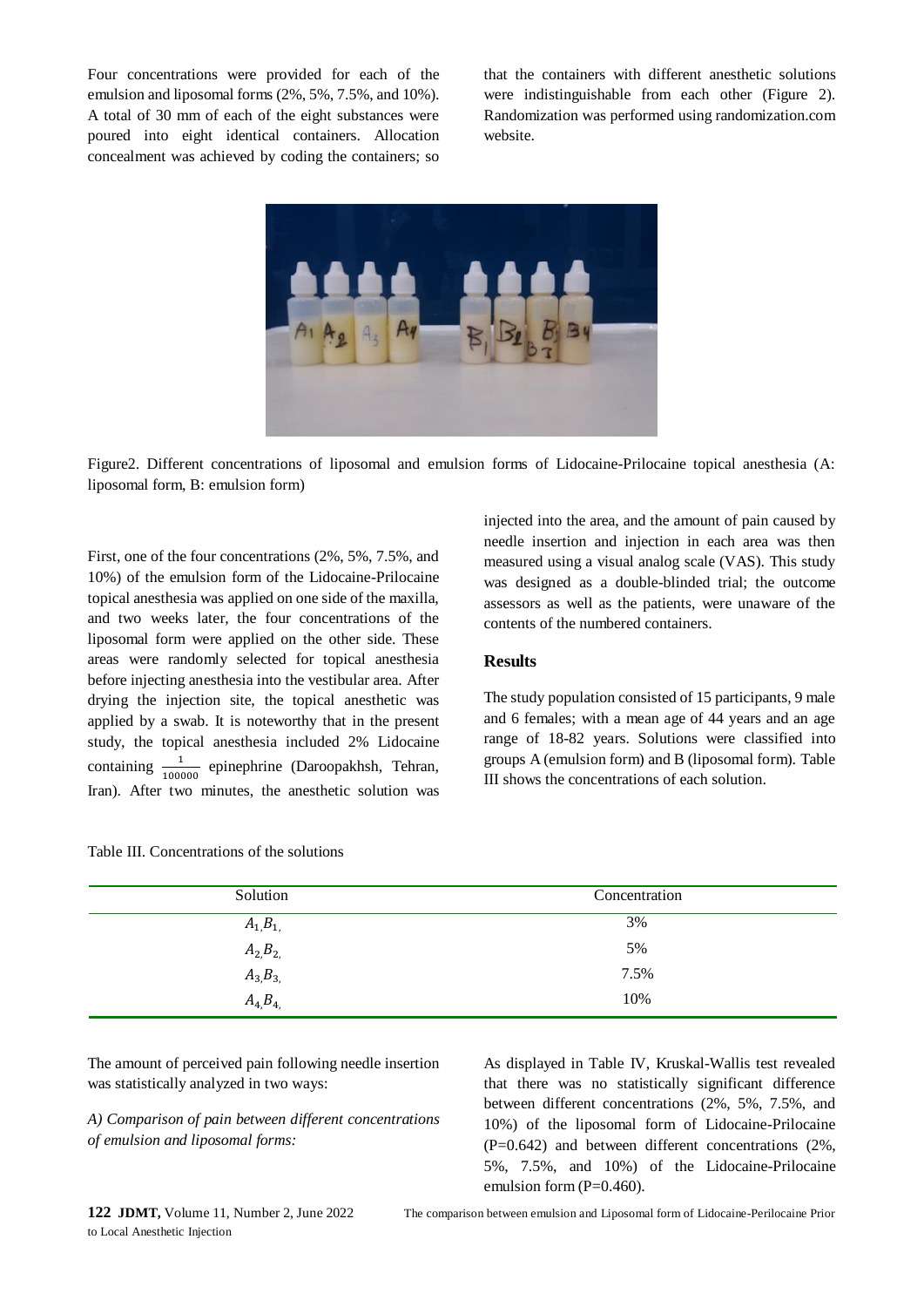| Group     | Concentration<br>$(\%)$ | Number          | Mean     | Standard<br>deviation | Kruskal-Wallis<br>test<br>result |
|-----------|-------------------------|-----------------|----------|-----------------------|----------------------------------|
| Emulsion  | $2\%$                   | $\overline{15}$ | 2.55     | 2.65                  | $\chi^2 = 0.89$                  |
|           | 5%                      | 15              | 1.14     | 1.21                  | $P=0.46$                         |
|           | 7.5%                    | 15              | 1.71     | 1.60                  |                                  |
|           | 10%                     | 15              | 2.62     | 2.26                  |                                  |
|           | overall                 | 15              | 2.06     | 2.06                  |                                  |
| Liposomal | $2\%$                   | 15              | 1.5      | 1.87                  |                                  |
|           | 5%                      | 15              | 1.75     | 1.28                  |                                  |
|           | 7.5%                    | 15              | $1.12\,$ | 1.72                  | $\chi^2$ =0.68                   |
|           | 10%                     | 15              | 1.75     | 2.07                  | $P=0.64$                         |
|           | overall                 | 15              | 1.48     | 1.66                  |                                  |

Table IV. Comparison of pain reduction between groups

In the emulsion group, the highest mean belonged to solution  $A_4$  = 2.62, and the lowest mean was related to  $A_2$ = 1.14. In the liposomal group, solutions  $B_2$ = 1.75 and  $B_3 = 1.12$  demonstrated the highest and lowest mean VAS values, respectively.

## *B) Comparison of similar solutions (similar concentrations) in each group:*

Based on Kruskal-Wallis test results, no significant differences emerged in terms of the recorded VAS parameters between different concentrations (2%, 5%, 7.5%, and 10%) of the liposomal and the emulsion forms of Lidocaine-Prilocaine.

#### *C) General comparison of emulsion and liposomal forms*

According to **Error! Reference source not found.**and the results of Kruskal-Wallis test, there was not any statistically significant difference between the total concentrations of the emulsion and liposomal forms of Lidocaine-Prilocaine (P=0.750).

|            | Group | Number | Mean  | Result     |
|------------|-------|--------|-------|------------|
| <b>VAS</b> | A     | 30     | 31.20 | $P=0.750$  |
|            | B     | 30     | 29.80 | $Z = 3.19$ |
|            | Total | 60     |       |            |
|            |       |        |       |            |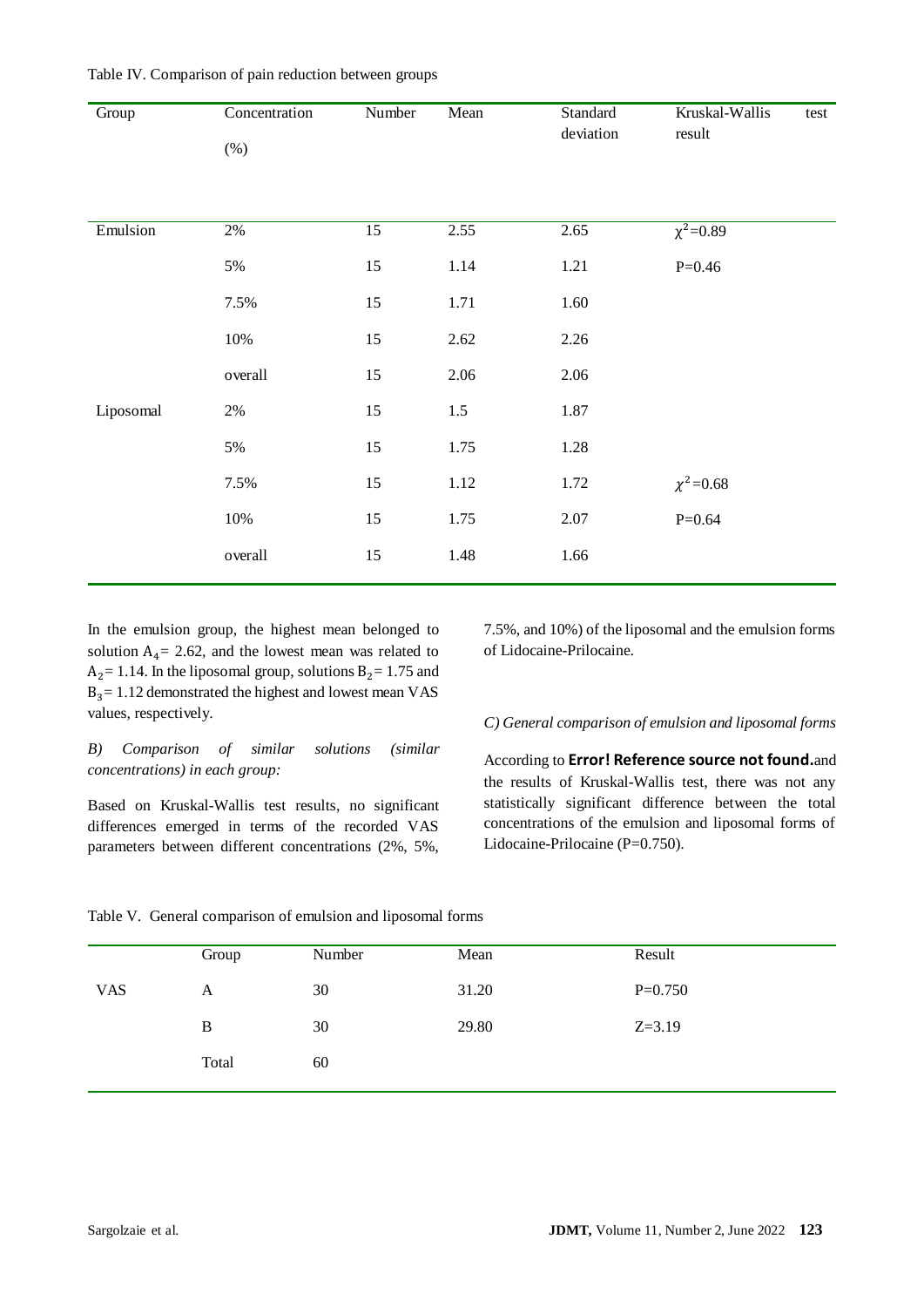### **Discussion**

There are various local anesthetics for topical anesthesia, such as Lidocaine, Prilocaine, Benzocaine, and the Eutectic Mixture of Local Anesthetics in a 1:1 weight ratio (EMLA) (5). The efficacy of EMLA has been evaluated in previously conducted studies, with

most of them demonstrating its superiority over other topical anesthesia formulas (12). However, Primosch et al. observed that in pediatric patients, the oral adhesive form of EMLA was not proven to be superior for reducing pain responses during local infiltration of anesthesia, in comparison with Benzocaine 20% in either oral adhesive or gel formulation (13).

The present study compared the effect of the emulsion and liposomal forms of Lidocaine-Prilocaine mixture in four concentrations of 2%, 5%, 7.5%, and 10% in altering the VAS scores of pain during the injection for flap surgery in the posterior maxilla**.** VAS is a simple and frequently used method for the assessment of variations in pain intensity, which has been confirmed to be reliable and valid (14)**.**

In the present study, no statistically significant difference was found in pain perception between patients who received either the emulsion or liposomal form of Lidocaine-Prilocaine as a topical anesthesia prior to injection.

Similar to the findings of the present study, in a previous study by Franz-Montan et al. (15), according to VAS parameters, the liposomal form of ropivacaine was not found to be efficacious in reducing pain during needle insertion, even in double concentration (2%) and with a longer application time (5 min)**.** However, some studies have reported that the liposomal form of anesthetics had an effect equal to or even greater than EMLA in the commercial formula. Paphangkorakit et al. (16) demonstrated that the liposomal Lidocaine encapsulation was able to improve topical anesthetic efficacy in reducing pain during anesthetic injection in the palatal mucosa, in comparison with a commercial formula. This inconsistency may be attributable to a different liposomal formulation used in their study (cholesterol and egg phospholipid 1:1, w:w, prepared by the sonication method).

In another study by Fisher et al. (17), the liposomal form of Tetracaine was shown to have superior effects in terms of reducing the pain of inserting a needle into the skin, compared to EMLA and non-encapsulated Tetracaine**.** Differences, such as the sample size and incorporating a placebo group, can cause differences between the results of the study by Fisher et al. and the findings of the present study. Moreover, they applied topical anesthesia for 30-60 min, which is much longer than the duration topical anesthesia was applied in the present study (2 min). The time interval between topical anesthesia application and injection ranged from 5 to 20 minutes in studies that demonstrated better results; which is much longer than the waiting time in this study (18).

Since liposomal formulas are reported to have a greater ability to penetrate through the mucosa and also their longer shelf-life; they are expected to be more effective in reducing pain. However, the results of the present study did not confirm this hypothesis, which can be due to the following reasons(19): anxiety before surgery, fear of needle injection, unrealistic and various patient responses depending on age and gender **(women usually** express higher levels of pain (20), the presence of saliva that removes medication, the presence of enzymes in saliva that may decompose the medication, and different thickness of the soft tissue that can affect the penetration of the medication.

Despite all the mentioned factors, attempts were made in this study to establish a dry and isolated environment as much as possible by using a compressed air stream and cotton rolls.

In the current study, based on the recorded VAS scores; there was no statistically significant difference the between the four different concentrations formulas (2%, 5%, 7.5%, and 10%) of emulsion and liposomal Lidocaine-Prilocaine in terms of pain reduction. This was similar to the findings of a study conducted by Sargolzai et al. in 2020 (21).

Like other studies, the present study did not report any evidence of allergy to anesthetics (17).

VAS test is only used for measuring pain severity (22)**,** and is not designed to measure the quality of pain since it is not sensitive enough to measure the difference between anesthetics.

Using the VAS method is considered one of the limitations of this study. Other methods should be used to evaluate the mechanisms of anesthetics to measure pain responses in addition to somatosensory effects, such as superficial tactile perception (18).

Based on the findings of the present study and the lack of significant differences between different concentrations of Lidocaine-Prilocaine lotion and different concentrations of liposomal forms of Lidocaine-Prilocaine in mucosal topical anesthesia, these liposomal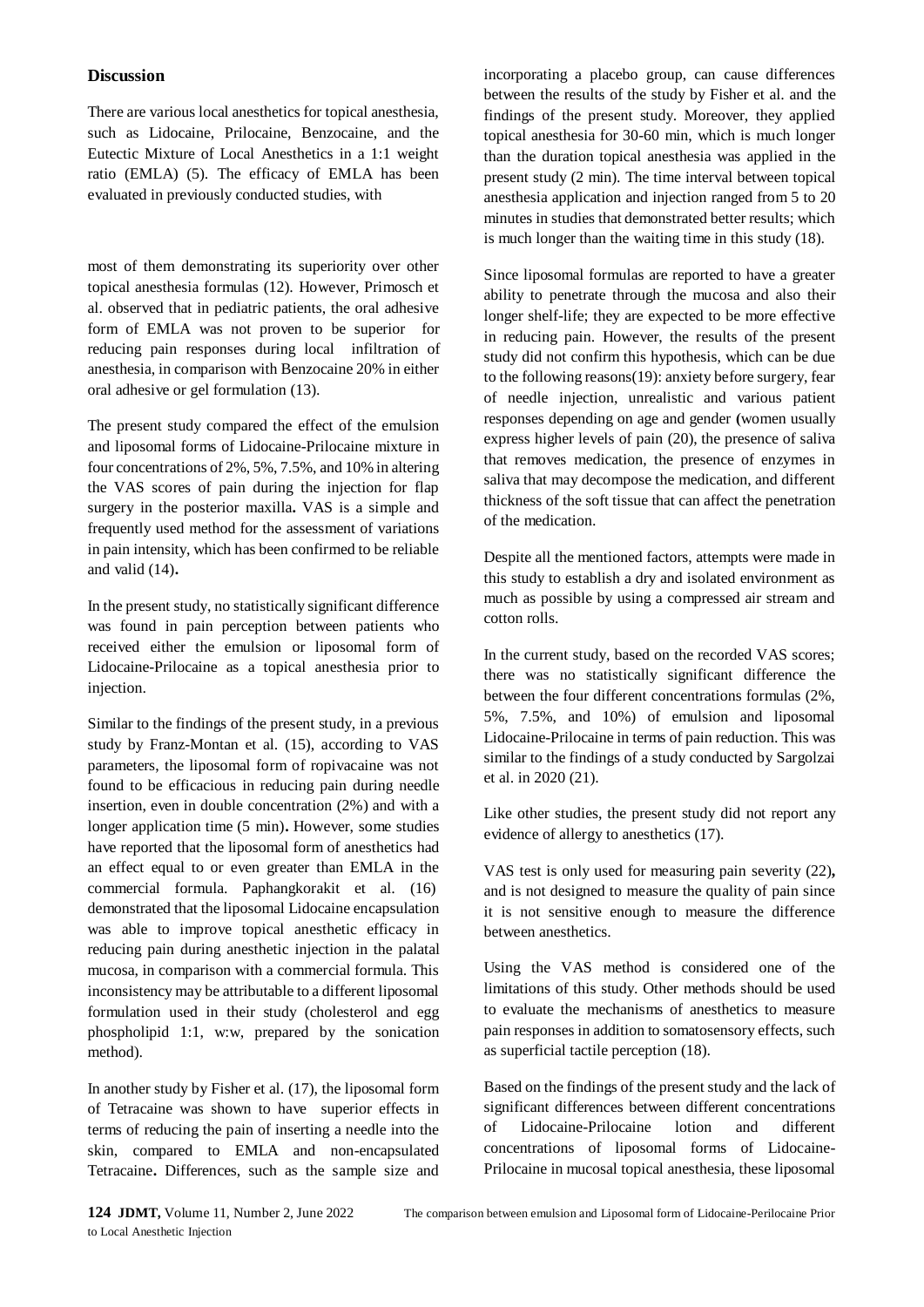forms can be used as topical anesthetics with the same effects as the Lidocaine-Prilocaine lotion (23). It is recommended to conduct further clinical trials with a larger sample size to evaluate the effects of different topical anesthetics, as well as their relationship with age and gender, in other dental treatments (24). The formulation of nanosome forms of the above-mentioned compounds is also suggested.

## **Conclusion**

Despite the longer substantivity of the liposomal form of Lidocaine-Prilocaine topical anesthesia on the mucosa than the emulsion form, the results of the present study indicated that different concentrations of the topical anesthesia did not significantly differ regarding their efficacy in pain reduction.

## **Conflict of interest**

The authors declare there is no conflict of interest

## **Acknowledgment**

None

## **References**

1. Shaban B, Moradi E, Nejat Ah, Sabzali Zanjanhkhah S, Vaezi T. Hemodynamic Effect Of 2% Lidocaine With 1:80,000 Epinephrine Infiltration In Maxillofacial Surgeries Under General Anesthesia. J Dent Mater Tech. 2013;2(1):17-20.

2. Malamed SF. Handbook of local anesthesia-ebook. Elsevier health sciences. 7th ed. 2019.

3. Antoniazzi RP, Cargnelutti B, Freitas DN, Guimarães MB, Zanatta FB, Feldens CA. Topical intrapocket anesthesia during scaling and root planing: a randomized clinical trial. Braz Dent J. 2015;26(1):26-32.

4. Saxena P, Gupta SK, Newaskar V, Chandra A. Advances in dental local anesthesia techniques and devices: An update. Natl J Maxillofac Surg. 2013;4(1):19-24.

5. Koppolu P, Mishra A, Swapna L, Butchibabu K, Bagalkokar A, Baroudi K. Comparison of efficacy among various topical anesthetics: an approach towards painless injections in periodontal surgery. Saudi J Anaesth. 2016;10(1):55-57.

6. Hawkins JM, Moore PA. Local anesthesia: advances in agents and techniques. Dent Clin North Am. 2002;46(4):719-732, ix.

7. Nayak R, Sudha P. Evaluation of three topical anaesthetic agents against pain: A clinical study. Indian J Dent Res. 2006;17(4):155-160.

8. Daneshkazemi A, Abrisham SM, Daneshkazemi P, Davoudi A. The efficacy of eutectic mixture of local anesthetics as a topical anesthetic agent used for dental procedures: A brief review. Anesth Essays Res. 2016;10(3):383-387.

9. Blanton PL, Jeske AH. Dental local anesthetics: alternative delivery methods. J Am Dent Assoc. 2003;134(2):228-234.

10. Meechan J. Intra-oral topical anaesthetics: a review. J Dent. 2000;28(1):3-14.

11. Özkiriş M, Aydin R, Gencer ZK, Saydam L. Comparison of topical anesthetic effects of lidocaine, prilocaine, ropivacaine, and bupivacaine in transnasal fiberoptic nasopharyngolaryngoscopy. Am J Rhinol Allergy. 2014;28(3):e141-143.

12. McMillan A, Walshaw D, Meechan J. The efficacy of Emla® and 5% lignocaine gel for anaesthesia of human gingival mucosa. Br J Oral Maxillofac Surg. 2000;38(1):58-61.

13. Primosch RE, Rolland-Asensi G. Comparison of topical EMLA 5% oral adhesive to benzocaine 20% on the pain experienced during palatal anesthetic infiltration in children. Pediatr Dent. 2001;23(1):11-14.

14. Crossley KM, Bennell KL, Cowan SM, Green S. Analysis of outcome measures for persons with patellofemoral pain: which are reliable and valid? Arch Phys Med Rehabil. 2004;85(5):815-822.

15. Franz-Montan M, De Paula E, Groppo F, Silva A, Ranali J, Volpato M. Liposomal delivery system for topical anaesthesia of the palatal mucosa. Br J Oral Maxillofac Surg. 2012;50(1):60-64.

16. Paphangkorakit J, Sangsirinakagul C, Priprem A. Relief of palatal injection pain by liposomeencapsulated 2% lignocaine prepared by ultrasonic dental scaler. Br J Oral Maxillofac Surg. 2012;50(8):784-787.

17. Fisher R, Hung O, Mezei M, Stewart R. Topical anaesthesia of intact skin: liposome-encapsulated tetracaine vs EMLA. Br J Anaesth. 1998;81(6):972-973.

18. Svensson P, Bjerring P, Arendt-Nielsen L, Kaaber S. Hypoalgesic effect of EMLA and lidocaine gel applied on human oral mucosa: quantitative evaluation by sensory and pain thresholds to argon laser stimulation. Anesth Prog. 1992;39(1-2):4-8.